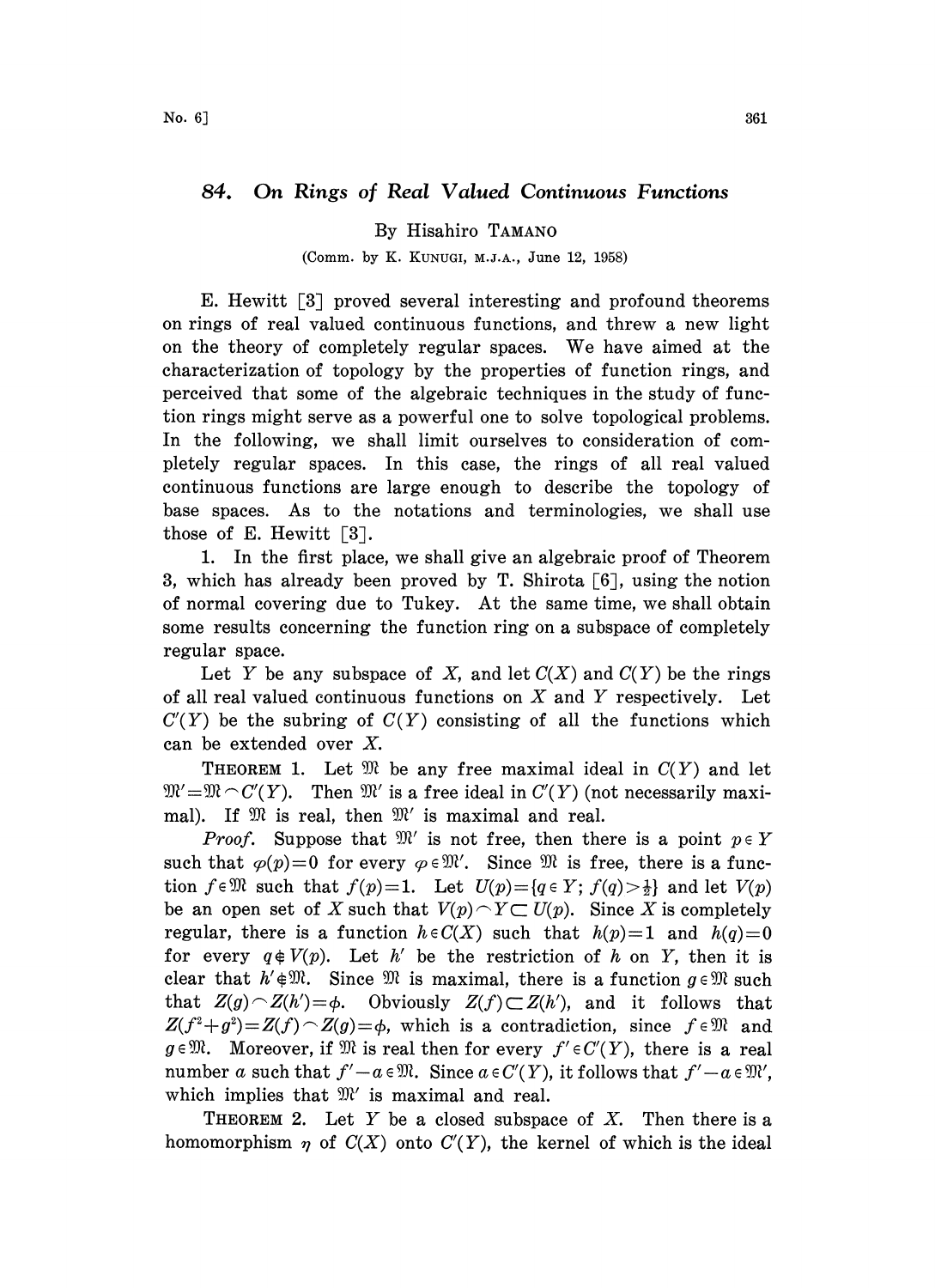$\mathfrak A$  consisting of all the functions vanishing on Y. Let  $\mathfrak M$  be a maximal ideal in  $C(X)$ , then  $\mathfrak{M}'=\eta(\mathfrak{M})$  is also a maximal ideal in  $C'(Y)$  if and only if  $\mathfrak{M}$  contains  $\mathfrak{A}$ . In this way, maximal ideals of  $C'(Y)$  and those of  $C(X)$  containing  $\mathfrak A$  are in one to one correspondence. Moreover,  $\mathfrak{M}'$  is free if and only if  $\mathfrak{M}$  is free, and  $\mathfrak{M}'$  is real if and only if  $\mathfrak{M}$  is real. if  $\mathfrak{M}$  is real.

THEOREM 3. Every closed subspace of a Q-space is also a Q-space.

*Proof.* Let Y be a closed subspace of a  $Q$ -space X. Suppose that Y is not <sup>a</sup> Q-space, then there is at least one real free maximal ideal in  $C(Y)$ . Hence, there is a real free maximal ideal in  $C'(Y)$  by Theorem 1 and therefore in  $C(X)$  by Theorem 2, which contradicts the assumption that  $X$  is a  $Q$ -space.

2. This section is devoted to the characterization of topology in terms of free ideals.

THEOREM 4. A space is locally compact if and only if the intersection of all free ideals is also a free ideal.

*Proof.* Let  $\mathfrak A$  be the intersection of all free maximal ideals in  $C(X)$ . Let g be an element of  $C(X)$  such that  $Z(g) \sim Z(f) = \phi$  for some  $f \in \mathfrak{A}$ , then  $Z(g)$  is compact by Theorems 1 and 2. If  $\mathfrak{A}$  is free, then there is, for every point  $p \in X$ , an element  $f \in \mathfrak{A}$  such that  $f(p)$ = 1. Put  $g = \frac{1}{2} - \min \left[ \frac{1}{2}, f \right]$ , then  $Z(g)$  is a compact neighborhood of p. Conversely, if X is locally compact, then there is a free ideal  $\mathfrak{A}_0$  consisting of all the functions with compact carrier. It is clear that  $\mathfrak{A}_0$ is contained in every free ideal, which completes the proof.

COROLLARY. If the intersection of all free maximal ideals is free, then the intersection of all free ideals is also free.

A free ideal  $\mathfrak A$  is said to be locally finite (star finite) if there is a locally finite partition of unity  $\sum \varphi_{\lambda}=1$ , such that  $\varphi_{\lambda} \in \mathfrak{A}$ , and  $\{Z^c(\varphi_\lambda)\}\$ is a locally infinite (star finite) covering of X.

THEOREM 5. A space is paracompact if and only if every free ideal is locally finite.

*Proof.* Let  $\{U_{\alpha}\}\$ be any open covering of X. Let  $\tilde{\sigma}$  be the set of all the functions with a carrier contained in some  $U_{\alpha}$ , and let  $\mathfrak A$ be the ideal generated by the elements of  $\mathfrak{F}$ . Then, by the assumption of the theorem, we have a locally finite partition of unity  $\sum \varphi_{\lambda}=1$ , where  $\varphi_{\lambda} \in \mathfrak{A}$ . Since each  $\varphi_{\lambda}$  can be represented as a finite sum of elements of  $\mathfrak{F}$ , we can easily obtain a locally finite refinement of  $\{U_a\}$ . The converse follows by virtue of the well-known theorem due to Dieudonné [1, Theorem 6] and the fact that if  $Z(g)\supset Z(f)$  for some  $f \in \mathfrak{A}$  then there is a function  $g' \in \mathfrak{A}$  such that  $Z(g') = Z(g)$ .

THEOREM 6. Let X be a completely regular space and let  $X_0$  be the discrete space of the same cardinal number with that of connected components of X. Then X is a  $Q$ -space if and only if every free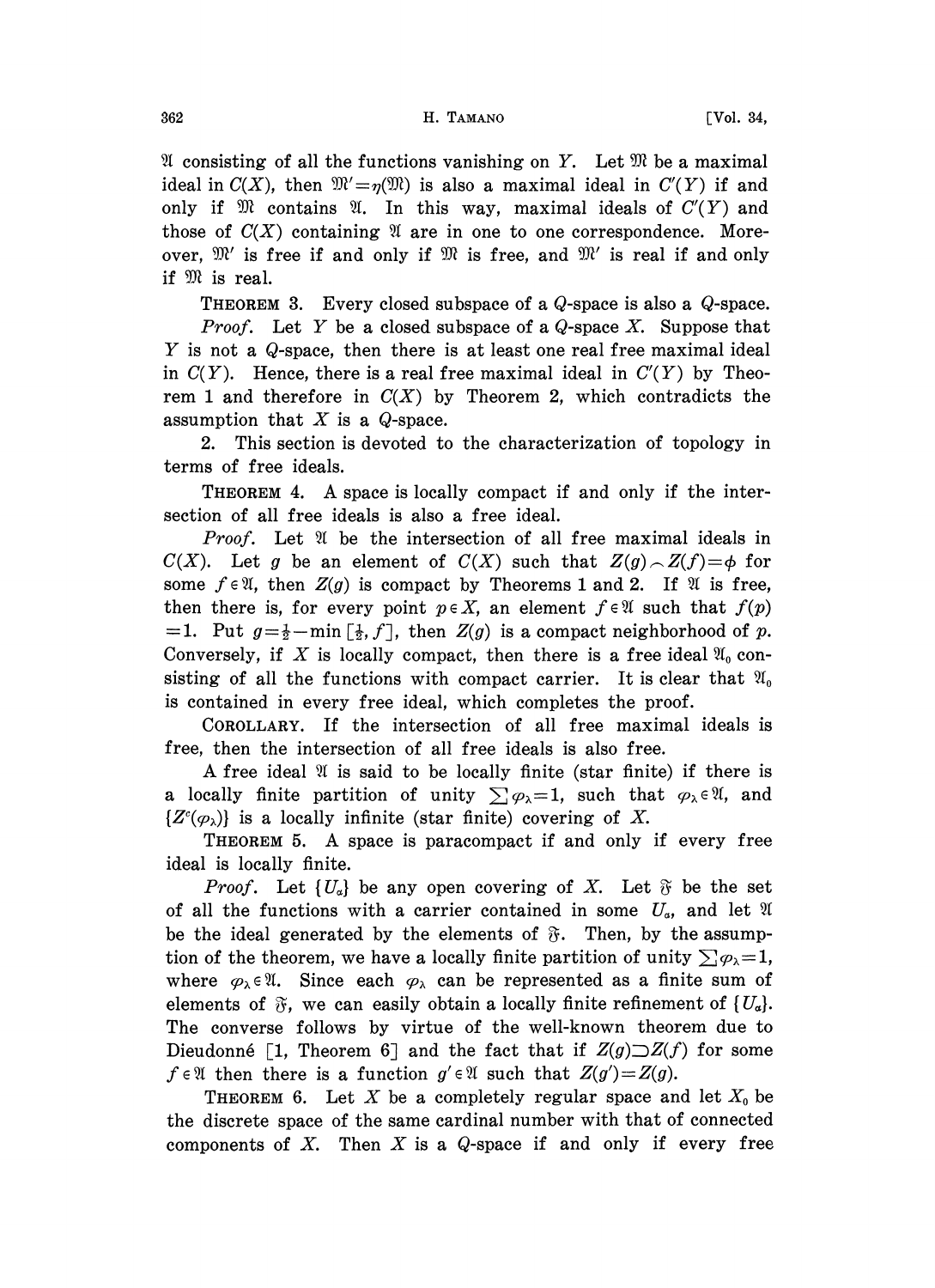maximal ideal is star finite (provided that  $X_0$  is a Q-space).

*Proof.* For every hyper-real ideal  $\mathfrak{M}$ , there is a function  $h \in C(X)$ such that  $P(h-a) \in Z(\mathfrak{M})$  for every real number a. Let  $g_n = h'_n \cdot h''_n$ where  $h'_n = (n+1) - \min[h, n+1], h''_n = \max[h, n-2] - (n-2).$  Then it is clear that  $g_n \in \mathfrak{A}$  and that  $\{Z^c(g_n)\}$  is a star finite covering of X. If  $X$  is connected, then the converse follows immediately from the fact that a star finite covering of a connected space is countable. If X can be decomposed into noncountable number of connected components, we have two cases to be considered. Let  $\mathfrak{M}$  be a free maximal ideal, and  $\mathfrak{A}_\alpha$  be the ideal consisting of all the functions vanishing on  $X_{\alpha}$ , where  $X_{\alpha}$  is a connected component of X.

Case 1.  $\mathfrak{M} \supset \mathfrak{A}_\alpha$  for some  $\alpha$ . It is clear that there is only one such  $\alpha$ . Let  $f_{\alpha}$  be the function such that  $f_{\alpha}=0$  on  $X_{\alpha}$  and  $f_{\alpha}=1$  on such  $\alpha$ . Let  $f_a$  be the function such that  $f_a=0$  on  $X_a$  and  $f_a=1$ <br>  $\bigcup_{\beta+\alpha} X_{\beta}$ , then  $f_a$  belongs to  $\mathfrak{M}$ , and it follows that  $\mathfrak{M}$  is hyper-real.

Case 2.  $\mathfrak{M} \oplus \mathfrak{A}_a$  for every  $\alpha$ . Let  $g_a$  be the function such that  $g_a=1$ on  $X_a$  and  $g_a=0$  on  $\bigcup_{a,b} X_b$ . By Theorem 2, it may be concluded that  $g_a \in \mathfrak{M}$ for every  $\alpha$ , since  $Z(g) \supset Z(f)$  for some  $f \in \mathfrak{M}$  implies  $g \in \mathfrak{M}$ . Let  $\varphi_1 = \sum_{a \in \mathcal{A}} g_a$ be any partial sum of  $g_a$ 's, and let  $\varphi_2=1-\varphi_1=\sum_{\beta\in A}g_\beta$ , then clearly  $\varphi_1\in\mathfrak{M}$ or  $\varphi_2 \in \mathfrak{M}$ , and it follows that the subfamily  $Z_0(\mathfrak{M}) = \{ \bigcup_{\alpha \in A} X_\beta : \sum_{\alpha \in A} g_\alpha \}$ in  $Z_0(X) = \{ \bigcup_{a \in A} X_a \}$  is maximal with respect to the finite intersection property. Therefore, (from our assumption), it may be seen that  $Z_0(\mathfrak{M})$  contains a countable subfamily with total intersection void, and  $\mathfrak{M}$  is accordingly hyper-real.

Note. The assumption concerning the cardinal number of connected components of  $X$  should be imposed on the above theorem, under the present situation. In view of the theorem due to L. Nachbin  $[5]$  and T. Shirota [7] which states that  $C(X)$  is "bornologique" with respect to the compact-open topology if and only if  $X$  is a Q-space, it is clear that the followings are equivalent.

1) Every discrete space is a Q-space.

2) Every product space  $\prod_{\lambda} R_{\lambda}$  of real number spaces is "bornologique ". (It should also be noted that those are equivalent to Ulam's problem.)

Comparing conditions of Theorems 5 and 6, the following questions arise. What is the space satisfying each one of the following conditions?

a) Every free ideal is star finite.

b) Every free maximal ideal is locally finite.

THEOREM 7. A space is the topological sum of Lindelöf spaces if and only if every free ideal is star finite.

Proof. The proof may easily be obtained in the same way as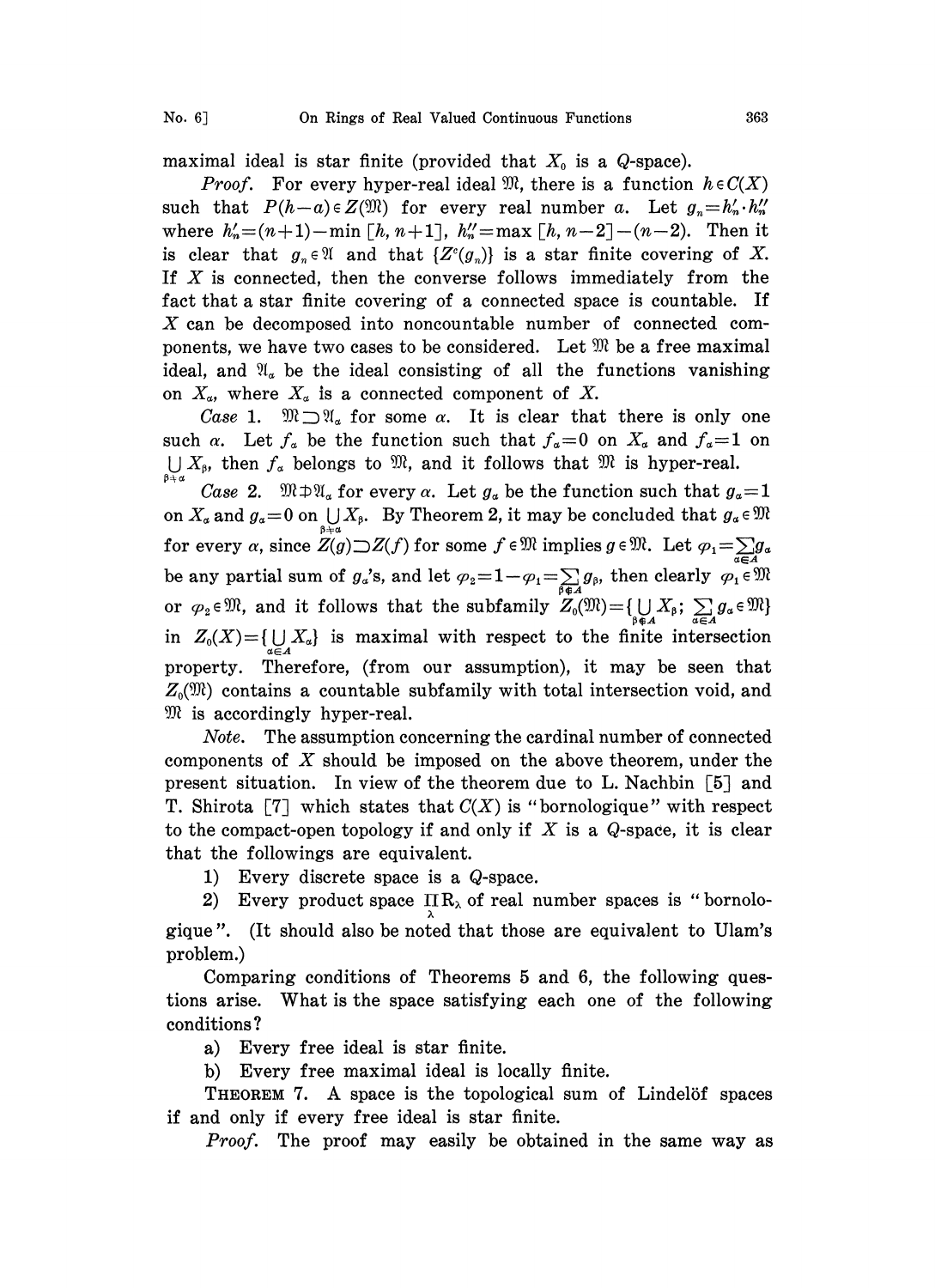in the proof of Theorem 5, in virtue of the results due to K. Morita  $[4]$ .

It is well known that paracompact spaces are topologically complete and so are Q-spaces. Are the spaces satisfying condition b) topologically complete? Conversely, does every topologically complete space satisfy condition b)?

THEOREM 8. A space is topologically complete if and only if every free maximal ideal is locally finite.

To prove that the condition is necessary, a lemma should be prepared.

LEMMA. Let  $\mathfrak{U} = \{V_a\}$  be a uniformity for X, where each  $V_a$  may be assumed to be open and symmetric. If the uniform space  $(X, \mathfrak{U})$ is complete, then for every  $\mathfrak{M} \in \beta X$ , corresponding to a free maximal ideal, there is a  $V \in \mathbb{U}$  such that  $\widetilde{V}(\mathfrak{M}) \cap X = \phi$ , where  $\widetilde{V}$  is the interior of the closure of V taken in  $\beta X \times \beta X$ .

Proof. If this is not the case, then there is a free maximal ideal We such that  $\widetilde{V}_a(\mathfrak{M}) \frown X = C_a + \phi$ , for every  $\alpha$ . Then  $\{C_a\}$  is a Cauchy filter. This follows easily from the observation: If  $V_{\beta} \cdot V_{\beta} \subset V_{\alpha}$ , then  $\widetilde{V}_\beta\cdot\widetilde{V}_\beta\subset\widetilde{V}_\alpha$ , since X is dense in  $\beta X$ . Consider the filter  $[F_{\lambda,\alpha}]=$  $\{U_{\lambda}(\mathfrak{M})\sim C_{\alpha}\}\$ , where  $U_{\lambda}(\mathfrak{M})$  is a neighborhood of  $\mathfrak{M}$  in  $\beta X$ , then it is clear that  $(X, \mathfrak{U})$  is not complete.

**Proof of the theorem.** Let  $X$  be complete relative to the uniformity II, then for every free maximal ideal  $\mathfrak{M}_{v}$  there is a  $V_{v} \in \mathfrak{U}$  as in the above lemma. Let  $d_{\gamma}$  be the pseudo-metric defined by  $V_{\gamma}$ , in a usual manner, such that  $d_{\nu}(p, q)=1$  for every  $(p, q) \notin V_{\nu}$ . Let  $X'_{\nu} = X/\Re_{\nu}$  be the quotient space defined by the relation  $\Re_y = \{(p,q) \in X \times X; d_y(p,q)=0\},\$ then  $X'_{\nu}$  is metrizable, hence is paracompact. Let  $p_{\nu}: X \to X'_{\nu}$  be the projection. Now, let  $\{U(p)\}\$ be the covering of X where  $U(p)$ =  $\left\{q\in X;\ d_{\nu}(p,q)<\frac{1}{2^2}\right\}$ . Then  $\{U(p)\}\$  has an open locally finite refinement  $\{U_{\lambda}\}\$ , where  $U_{\lambda} = p_{\lambda}^{-1}(U_{\lambda}')$ , and  $\{U_{\lambda}'\}\$ is an open locally finite refinement of  ${p_{\nu}[U(p)]}$ . Moreover, we have a refinement  ${W_{\lambda}}$  of  $\{U_{\lambda}\}\$ , with the same indices  $\lambda$ , such that  $\overline{W}_{\lambda} \subset U_{\lambda}$ , and also the function  $f_{\lambda}$  such that  $f_{\lambda}=1$  on  $\overline{W}_{\lambda}$  and  $f_{\lambda}=0$  outside of  $U_{\lambda}$ . In view of the definition of  $V_{\nu}$ , it follows that  $\overline{U}_{\lambda} \neq \mathfrak{M}_{\nu}$ , where  $\overline{U}_{\lambda}$  is the closure of  $U_{\lambda}$  taken in  $\beta X$ . Let  $g_{\lambda} = \max \left[ f_{\lambda}, \frac{1}{2} \right] - \frac{1}{2}$ , then it is clear that  $g_{\lambda} \in \mathfrak{M}$ , and that  $\{Z^c(g_{\lambda})\}$  is a locally finite covering of X. Thus the necessity of the condition is clear. Conversely, if every free maximal ideal  $\mathfrak{M}_{\nu}$  has a locally finite partition of unity  $\sum \varphi_{\lambda}^{(\nu)}=1$ , then we can define a pseudo-metric  $d_{\nu}$ , corresponding to each  $\mathfrak{M}_{\nu}$ , as follows:  $d_{\nu}(p,q)=\sum|\varphi_{\lambda}^{(\nu)}(p)-\varphi_{\lambda}^{(\nu)}(q)|.$  Let  $V_{\nu,n}=\left\{(p,q)\in X\times X;\ d_{\nu}(p,q)<\frac{1}{2^n}\right\}$ , then the weakest uniformity  $\mathfrak{U}_0$  for X and the family  $\{V_{\nu,n}\}\)$ , where  $\nu,n$  run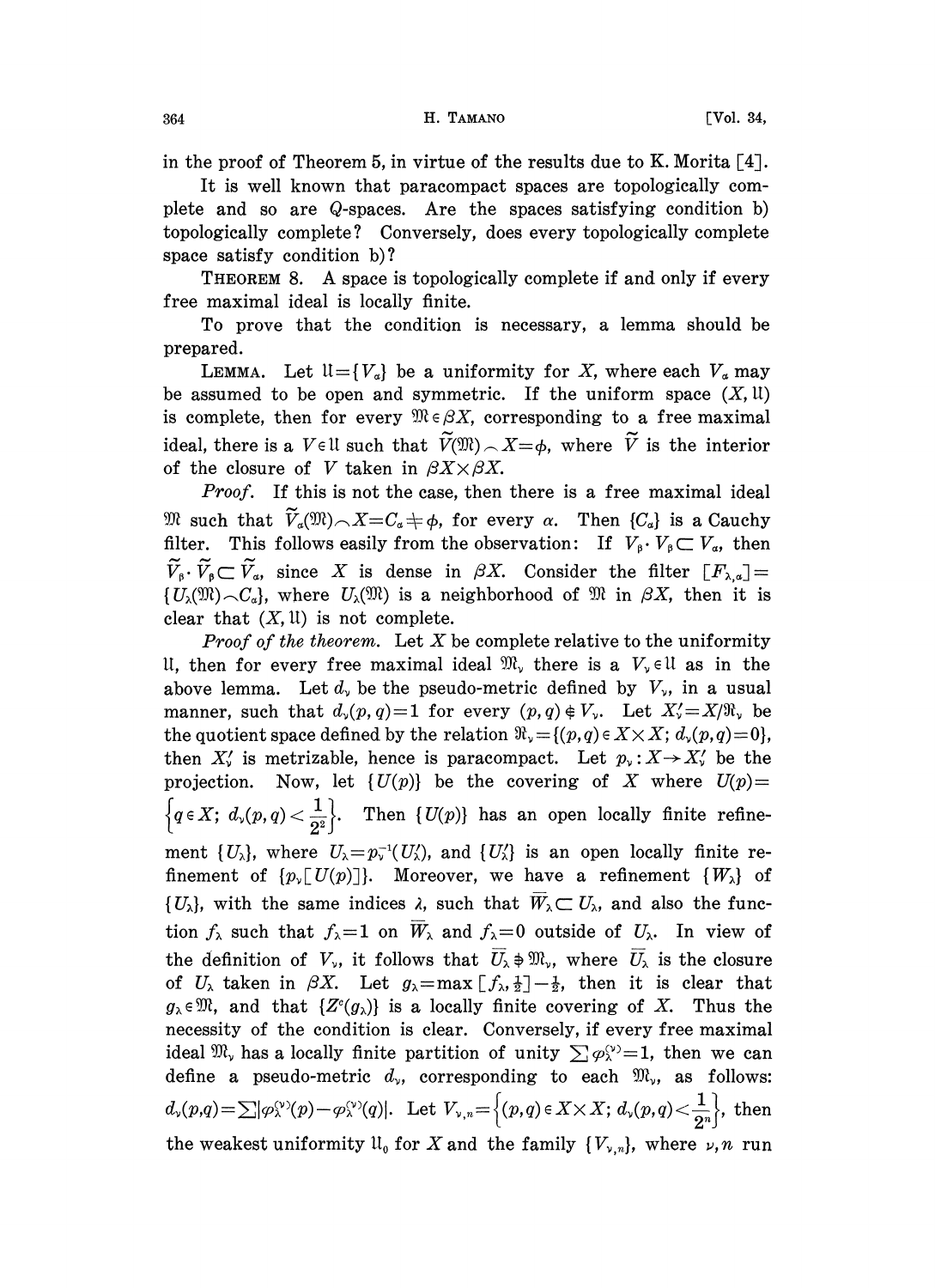over all possible indices, generate a uniformity  $\mathfrak{u}$ . We shall show that the uniform space  $(X, \mathfrak{U})$  is complete. Let  $\{C_{\alpha}\}\$ be any Cauchy filter relative to the uniformity ll. Let C be an element of  $\{C_a\}$  such that  $C \times C \subset V_{\nu,2}$ , and take one point p from C, then all but a finite number of  $\varphi_{\lambda}^{(\nu)}$ 's vanish at p. Let  $\varphi_{\nu}$  be the sum of all those  $\varphi_{\lambda}^{(\nu)}$ 's, which do not vanish at p, then it is clear that  $\varphi_{\nu} \in \mathfrak{M}_{\nu}$ , and that  $\varphi_{\nu}(q) > \frac{1}{2}$ for every  $q \in C$ . Considering a neighborhood  $\bigcirc \mathcal{C}_{\psi_{\nu}}$  of  $\mathfrak{M}_{\nu}$  in  $\beta X$ , where  $\psi_{\nu}$ =max [ $\frac{1}{4}$ - $\varphi_{\nu}$ , 0], we have  $C \cap V_{\psi_{\nu}} = \varphi$ . This means that  $\mathfrak{M}_{\nu}$  is not a cluster point of  $\{C_a\}$ . Consequently, it follows that no point in  $\beta X$ corresponding to a free maximal ideal is a cluster point of  ${C_a}$ . Thus the proof is completed, since  $\{C_a\}$  has a cluster point in  $\beta X$ .

COROLLARY. If  $X$  is topologically complete, then every closed subset Y, on which every element of  $C(X)$  is bounded, must be compact. In particular, every pseudo-compact topologically complete space is compact.

*Proof.* If Y is not compact, then there is a free maximal ideal in  $C(Y)$ , hence in  $C'(Y)$  by Theorem 1 and hence in  $C(X)$  by Theorem 2. Taking the associated locally finite partition of unity  $\sum \varphi_{\lambda}=1$ , and choosing a countable number (infinite) of  $\varphi_{\lambda}$ 's, such that  $Z^c(\varphi_{\lambda}) \sim Y \neq \varphi$ , we have an unbounded function  $\varphi = \sum_{k=1}^{\infty} a_k \varphi_k$ , where  $a_k$ 's are suitably chosen constants. Clearly  $\varphi$  is continuous, since  $\{Z^c(\varphi_\lambda)\}\$ is a locally finite covering of X.

From the proof of Theorem 8, we have the following

THEOREM 9. A uniform space  $(X, \mathfrak{U})$  is complete if and only if for every free maximal ideal  $\mathfrak{M}$ , there is a Vell such that; if  $C \times C \subset V$ then  $C \oplus \mathfrak{M}$  (in  $\beta X$ ).

Now let us consider the relationship between free ideals and uniformity for the base space X.

THEOREM 10. Let  $\mathfrak V$  be any free ideal, then there is a uniformity It for X relative to which  $Z(\mathfrak{A})$  is a Cauchy filter.

 $Proof. \quad \text{Let} \ \ V_{f,n} = \Big\{(p,q) \in X \times X; \ | \ f(p) - f(q) \ | < \frac{1}{2^n}, \ f \in \mathfrak{A} \Big\}. \quad \text{Then}$  $\mathfrak{U}=\{V_{f,n}\}\;$  is a desired uniformity.

**THEOREM 11.**  $X$  is a Q-space if and only if it is complete relative to the weakest uniform structure with respect to which every element of  $C(X)$  is uniformly continuous.

*Proof.* Let  $\{C_a\}$  be a Cauchy filter. Let  $\mathfrak{M}$  be the ideal consisting of all the functions  $f \in C(X)$  such that, for every  $\varepsilon > 0$  there is a  $C_{\alpha}$  on which  $|f| < \varepsilon$ . Then  $\mathfrak{M}$  is a real maximal ideal in  $C(X)$ . Consequently, the completion of X relative to the uniform structure is  $\nu X$ . This proves the proposition.

THEOREM 12. X has unique uniform structure if and only if  $C(X)$